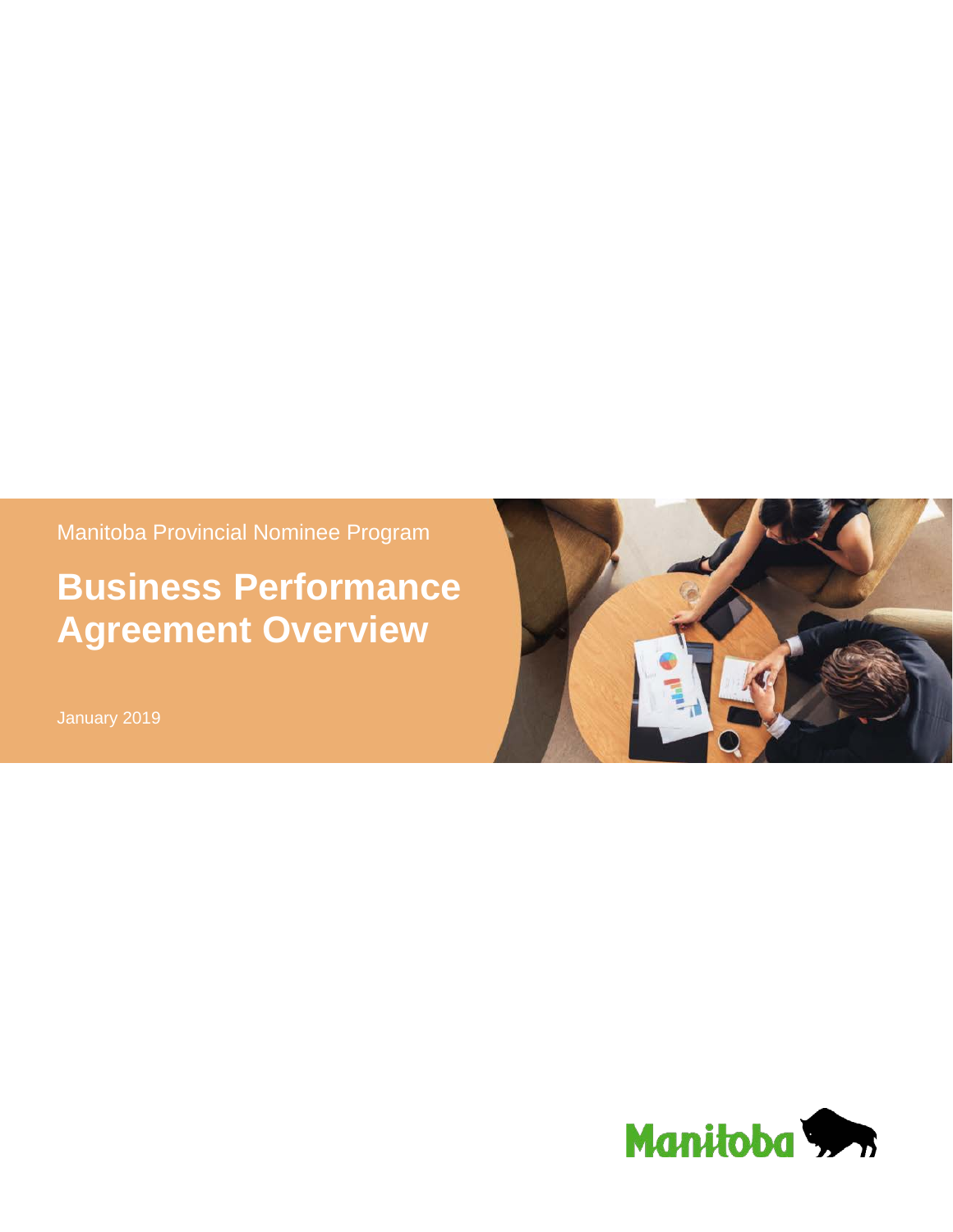## **Business Performance Agreement Overview**

This overview provides you, the Applicant, with highlights and important milestones of the Business Performance Agreement (BPA). This information may support your research and planning for applying to the MPNP Business Entrepreneur Pathway. This information is only an overview and does not replace the BPA. In case of any inconsistency between the information provided in this overview and the information in your BPA, your BPA shall be deemed correct.

### **What is a BPA?**

The BPA is required as part of your MPNP application. It details the obligations you and your business must fulfill. You must fulfill all of these obligations within the time specified in the BPA in order to be nominated by Manitoba for Permanent Residence in Canada.

If your application is approved in principle, you will need to sign the BPA and accept these obligations before Manitoba will provide you with a Letter of Support for your Work Permit.

Note:

- The Government of Canada has sole authority for your admission to Canada as a temporary resident and issuance of your Work Permit.
- The Manitoba Government has the final authority for any interpretation and explanation of terms in the BPA.



## **BPA Obligations Overview**

The BPA states that you must:

- Attend an arrival meeting with Program staff in the City of Winnipeg within thirty (30) days of your date of arrival on work permit status. The Program will ask for your contact information at this meeting;
- Submit progress reports and final report to the Program. Reporting requirement will be discussed with you. A Program Officer will determine the frequency, format and content of the report based on your proposed business plan.
- Establish or purchase the business proposed in your Business Plan in the Province of Manitoba within fourteen (14) months of your Date of Arrival;
- Invest at least the amount committed in your Business Plan to establishing or purchasing the Business, in accordance with Schedule A of your BPA;
- Continue to own, control, and financially support the Business at all material times;
- Operate the Business on a day-to-day basis for the purpose of generating profits;
- Actively direct and manage day-to-day operation of the Business from the business premises on a regular basis;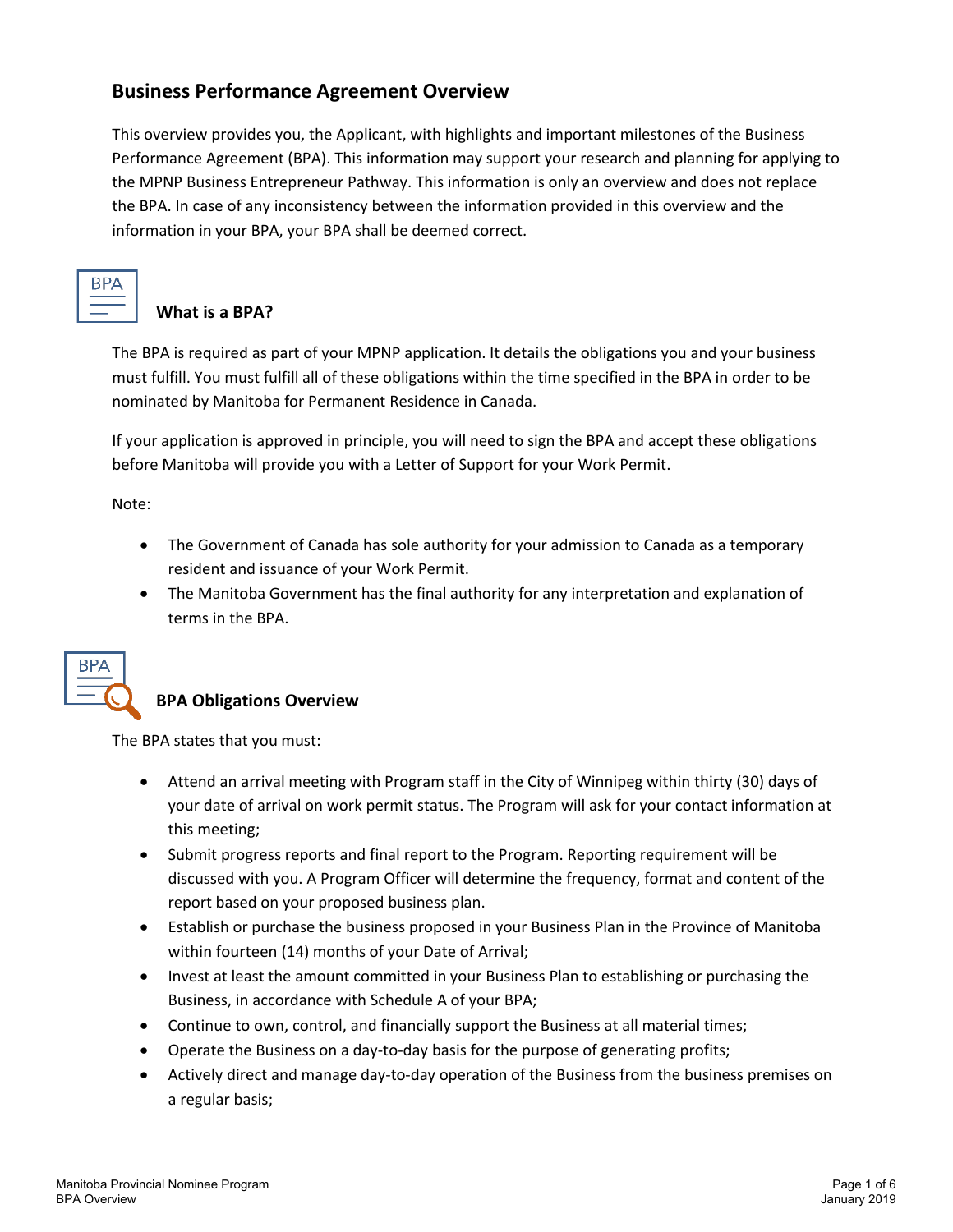- Reside in the Province of Manitoba within one hundred (100) kilometres of the Business, and remain in the Province of Manitoba, for at least eighty per cent (80%) of the time following your Date of Arrival;
- Comply with all applicable federal, provincial and municipal statutes, regulations and bylaws in establishing, purchasing and operating the Business, including but not limited to all provincial employment standards legislation;
- Obtain all necessary licenses and permits to establish and operate the Business;
- Obtain appropriate independent advice from professionals who are familiar with the laws of the Province of Manitoba with respect to establishing, purchasing or operating the Business;
- Submit a Final Report to the Program no later than twenty (20) months after your Date of Arrival;
- Operate the Business for at least six (6) months before submitting your Final Report to the Program;
- Provide proof to the Program that neither you nor the Business are the subject of bankruptcy proceedings, insolvency, or dissolution at the time you submit your Final Report to the Program;
- Allow the Program to inspect the physical premises of the Business and any Business information or documents (including audited financial statements, payroll, and tax records) that the Program may request or require to determine if you have fulfilled your BPA obligations; and
- Satisfy the job-creation requirements:
	- $\circ$  If you are creating a new business, you must create at least one (1) full-time equivalent jobs in the Province of Manitoba as committed in your BPA, to be staffed for at least six (6) months before submitting your Final Report by a Canadian citizens or permanent residents who reside in the Province of Manitoba and are not your spouse or dependant; or
	- $\circ$  If you are purchasing an existing business, you must maintain the same number of fulltime equivalent jobs in the Province of Manitoba already existing in the Business at the time of its purchase, to be staffed for at least six (6) months before submitting your Final Report by Canadian citizens or permanent residents who reside in the Province of Manitoba and are not your spouse or dependant.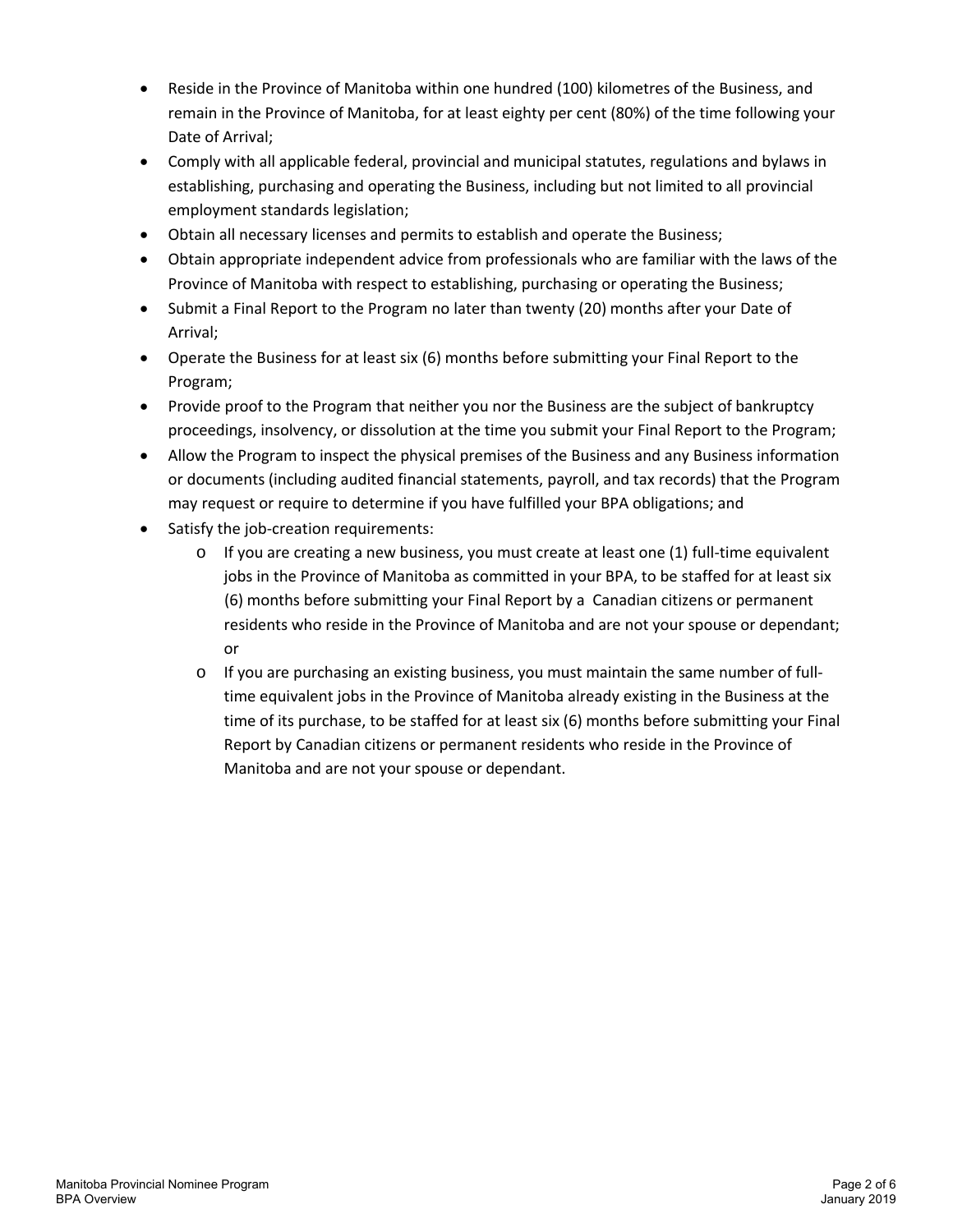

#### **Changes to the BPA**

The Program expects that you will establish or purchase a business as specified in your BPA. If you want to establish or purchase a business other than as specified in your BPA, you must make a written request to the Program. Manitoba may consider your Change of Business request under the same criteria applied in assessing your original Application. However, note that:

- Manitoba is under no obligation to approve a Change of Business request, and the decision is at the sole discretion of Manitoba;
- Your request must include sufficient supporting information and documents;
- Manitoba will not consider a Change of Business request that may decrease the amount of your Investment, change any of the commitments you made in your Application, and/or would have reduced your Expression of Interest points;
- Manitoba will only consider a Change of Business request if it is received within twelve (12) months of your Date of Arrival; and
- Manitoba will consider no more than one (1) Change of Business request.



## **Requesting a BPA Extension**

If you are unable to fulfill all of your BPA obligations within the specified time, you must make a written request to the Program for an extension of time, and for Manitoba to provide a second Letter of Support for a Work Permit application to Immigration, Refugee and Citizenship Canada (IRCC), if necessary. Manitoba may consider your request; however:

- Manitoba is under no obligation to approve a BPA extension request, and the decision is at the sole discretion of Manitoba;
- Your request must include sufficient supporting information and documents;
- Your request must be received at least thirty (30) days prior to the expiration of the Business Establishment Period;
- Manitoba will consider no more than one (1) extension request;
- You acknowledge that even if Manitoba provides you a second Letter of Support, the final decision regarding any extension of your temporary resident status of Work Permit will be made solely by Canada, and Manitoba has no authority regarding whether Canada will extend your temporary resident status of Work Permit; and
- All amendments to the signed BPA should be consented by Manitoba.



#### **Other important terms**

- You must obtain Independent Legal Advice and consult with advisors and/or translation services to the extent necessary to understand the terms and condition of BPA prior to signing it.
- You give Consent to Collection and Disclosure of Information to the Program on any personal, financial, or other information or documents with respect to you or the Business that may be required by the Program to determine if you have satisfied your BPA obligations.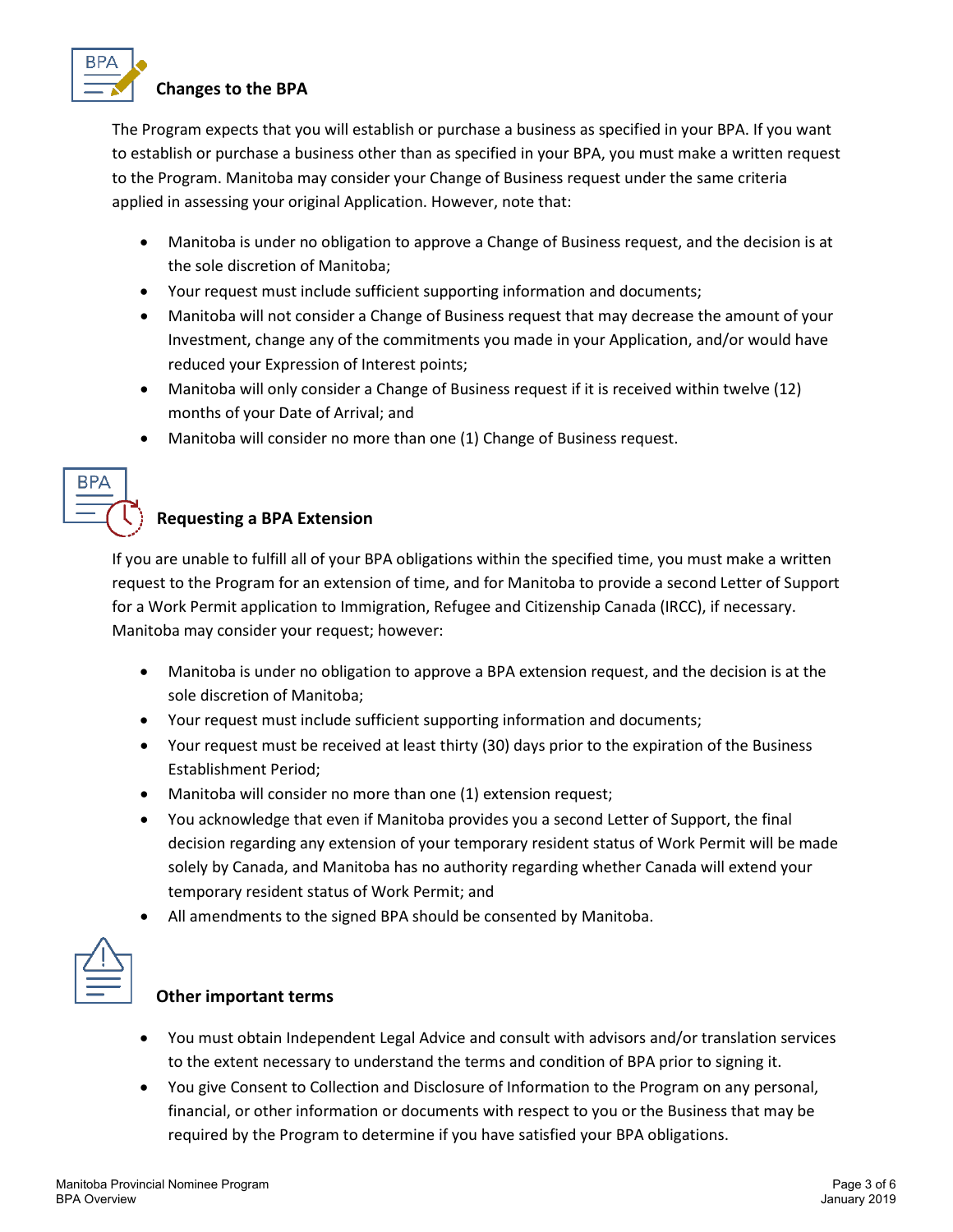#### **SCHEDULE A**

#### **Investment Eligibility Criteria**

- A. Eligible Expenditures
- 1. To purchase:
	- a) An existing business already in operation in the Province of Manitoba, by way of either a share purchase agreement or an asset purchase agreement;
	- b) An existing franchise already in operation in the Province of Manitoba, by way of a franchise agreement;
	- c) Tangible Assets, for the purpose of establishing or operating the Business in the Province of Manitoba; or
	- d) Start-up costs such as legal services, permits and licenses, for the purpose of establishing or operating the Business.
- B. Specific Eligibility Criteria
- 1. The amount of the Investment specified in paragraph 2.7(e) of this Agreement shall be transferred by the Applicant from a foreign jurisdiction into the Province of Manitoba and be expended out of the personal resources of the Applicant.
- 2. The Applicant shall hold and control at least thirty-three and one third percent (33.33%) of the equity in the Business, or if the Applicant does not hold and control at least thirty-three and one third percent (33.33%) of the equity in the Business, the Applicant shall make an equity investment in the Business of at least one million dollars (\$1,000,000.00), not withstanding the amount specified in paragraph 2.7(d) of this Agreement.
- 3. All incorporated businesses should be incorporated either with the Province of Manitoba or Federal Government of Canada.
- 4. Any shares in the Business controlled by the Applicant shall be Class A, voting and nonredeemable.
- 5. If the Investment is made in a business that is newly established by the Applicant, the total amount of the Investment specified in paragraph 2.7(e) of this Agreement shall be expended on Tangible Assets and start-up costs such as legal services, permits and licenses.
- 6. If the Investment is made in an existing business or franchise, the value of goodwill will not be considered eligible as an Investment unless the Applicant can support the valuation of the goodwill by providing a business valuation report issued by a Canadian chartered accountant or chartered business valuator. The Program will determine in its sole discretion the eligibility of any goodwill. If eligible, the value of the Investment in goodwill will be limited to a maximum of thirty percent (30%) of the amount specified in paragraph 2.7(d) of this Agreement.
- 7. Working capital will not be considered eligible as an Investment, with the exception of the purchase of start-up inventory which is essential to the Business. The Program will determine in its sole discretion the eligibility of any inventory purchased, based on the industry, size and scope of the Business and the type of inventory purchased. If eligible, the value of the Investment in inventory will be limited to a maximum of six (6) months' worth of inventory. However, if the investment is made in an existing business or franchise, the value of investment ininventory will be limited to a maximum of three (3) months' worth of inventory.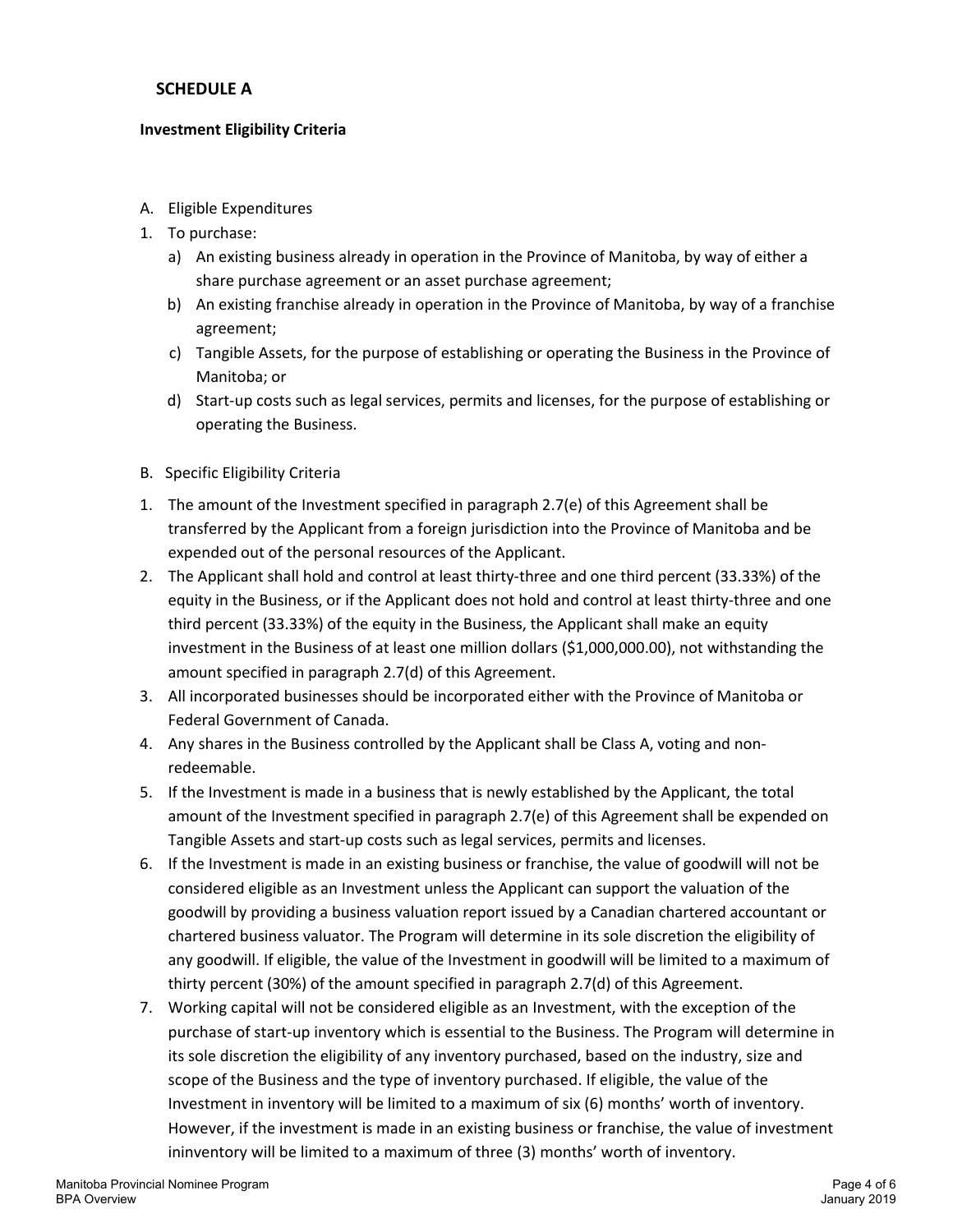- 8. The purchase of a motor vehicle will not be considered eligible as an Investment unless the purchase of the vehicle is essential to the Business. The Program will determine in its sole discretion if a vehicle is essential to the Business. If eligible, the value of the Investment in a vehicle will be calculated as the lesser of either the total purchase price of the vehicle or thirty thousand dollars (\$30,000.00).
- 9. The purchase of real estate will not be considered eligible as an Investment unless the purchase of real estate is essential to the Business. The Program will determine in its sole discretion if a purchase of real estate is essential to the Business. If eligible, the value of the Investment in real estate will be calculated as the lesser of either the total purchase price of the real estate or seventy-five thousand dollars (\$75,000.00).
- 10. Cash or cash equivalents, including but not limited to cash identified as current assets in the financial statements of the Business, will not be considered eligible as an Investment.
- 11. A maximum of three (3) months' of operating expense will be considered Eligible as Investment. The operating expense must have incurred and been paid for in the normal operation of the Business for the purpose of generating active business income.
- 12. Personal property such as residential real estate or personal vehicles will not be considered eligible as an Investment.
- 13. The following types of businesses are not eligible as Investments:
	- a) businesses operated primarily for the purpose of deriving passive income such as rent, interest, dividends or capital gains, including a business prohibited by subsection 87(6)(a) of the Regulations;
	- b) immigration-linked investment schemes, as that term is defined in subsection 87(9) of the Regulations;
	- c) businesses established or purchased by another Program applicant or nominee within the previous seven years from the date of this Agreement;
	- d) businesses that are considered ineligible by the Program; and
	- e) Businesses which include a share redemption or buy back option.
- 14. For the above noted 13. (d), following is the current list of the businesses considered ineligible by the Program.
	- a) home-based businesses;
	- b) real estate investments;
	- c) all rental or leasing businesses including vehicle rental or leasing businesses;
	- d) pay-day lending, cheque cashing or money changing businesses;
	- e) businesses providing financial intermediation or money market products or services, including mortgage brokerages;
	- f) pass-through import-export businesses;
	- g) property management,
	- h) bed and breakfasts;
	- i) cash machine businesses;
	- j) lottery kiosks;
	- k) taxi cab or limousine licenses;